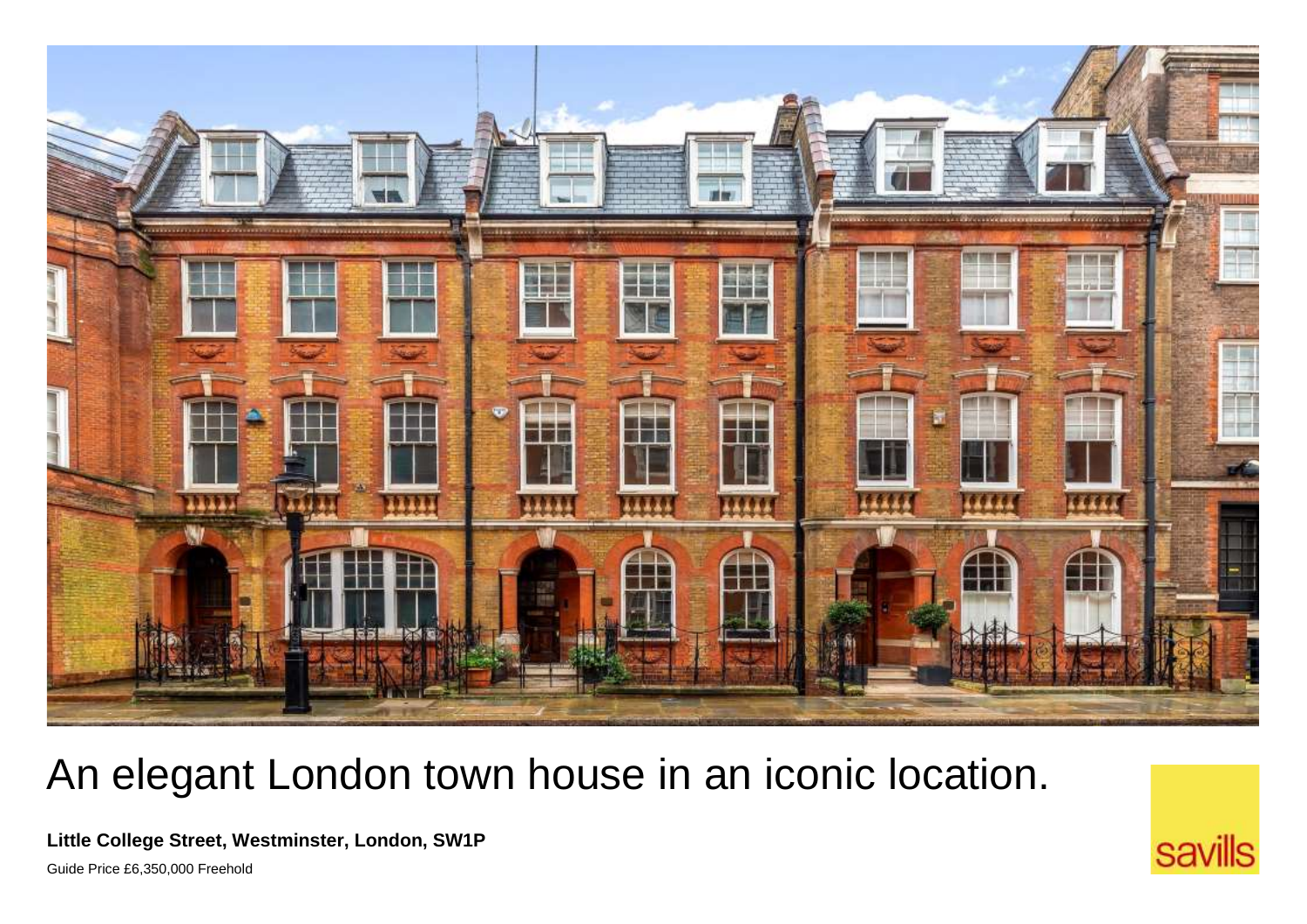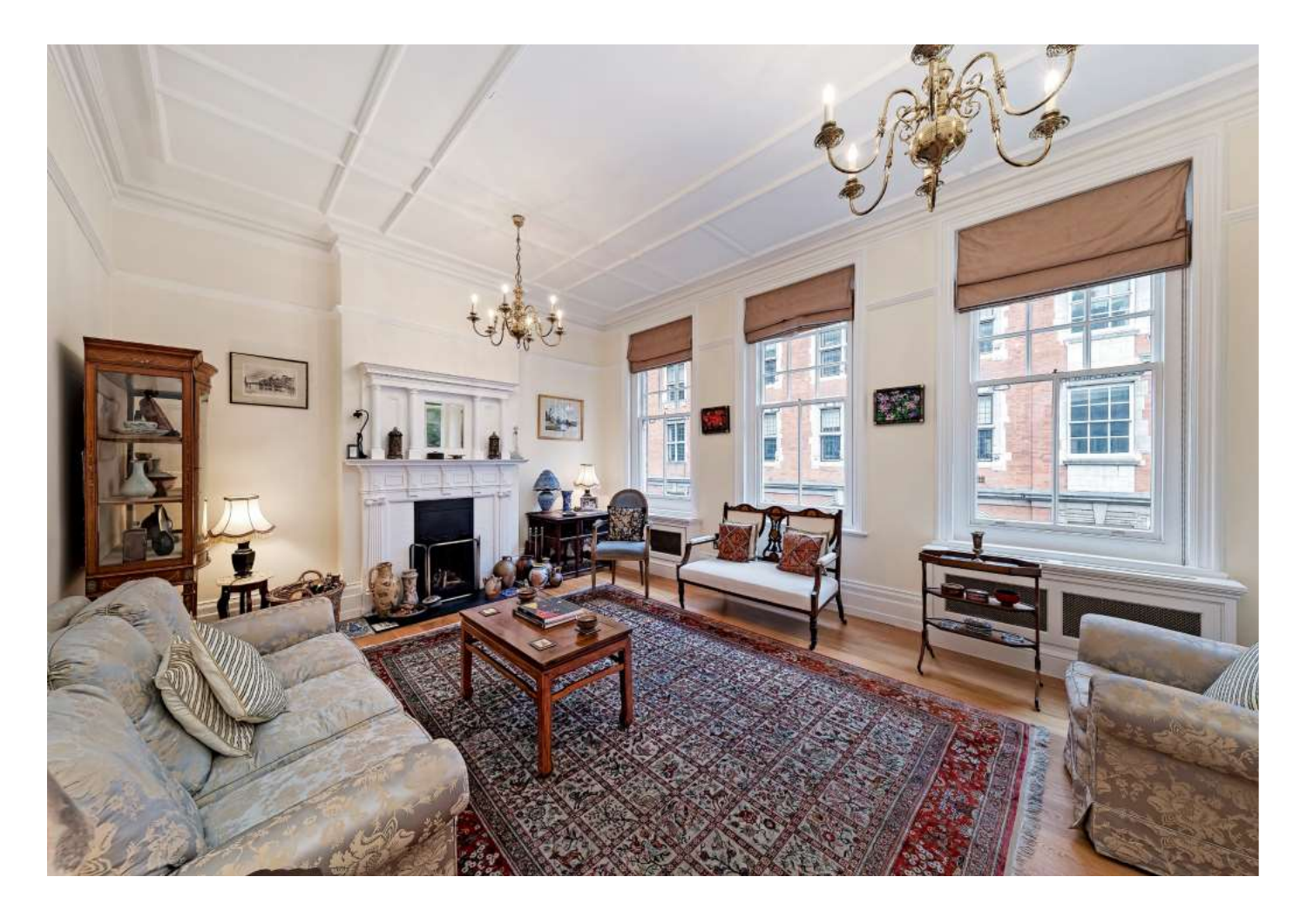Grade II listed town house • Beautifully presented and refurbished • Elegant and versatile accommodation • Historic and renowned location • Close to Parliament and the Abbey

## **Local Information**

Moments away from the Abbey and Westminster School, Little College Street is located in the heart of historic Westminster, with views of the Houses of Parliament from the property.

The area is steeped in over 1,000 years of royal and government history and widely regarded for its exquisitely preserved examples of 18th and early 19th Century architecture. It is a tranquil and attractive environment, enhanced by its proximity to the open spaces of St James's Park and Green Park with the River Thames nearby.

Westminster and Victoria provide excellent local amenities as well as being a destination "lifestyle hub" due to its cultural venues such as the Tate Britain Gallery. The worldrenowned clubs, restaurants, theatres, galleries, and designer shops of Mayfair and St. James are also easily reached.

Westminster has excellent transport links around London, easy access to the legal and financial centres, and to airports. St James's Park and Westminster underground stations are close-by, as is the river boat service from Westminster and Tate Britain piers. Victoria Station has both underground connections and mainline rail network services including the Gatwick Express.





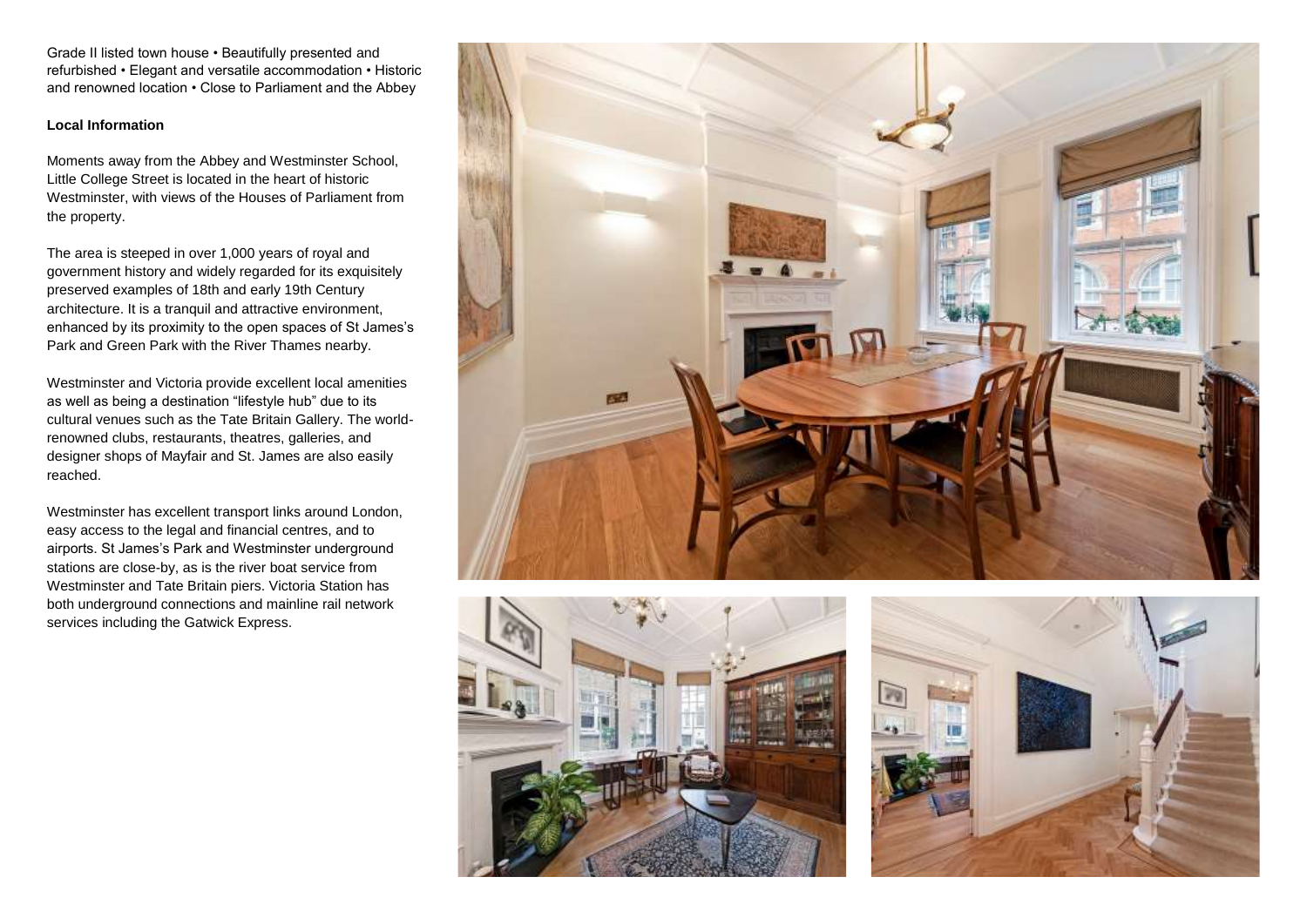## About this property

A truly elegant period house, dating to c.1895/1900, which has been impressively renovated to a high standard by the current owners to provide a beautifully proportioned and versatile family home.

Arranged over five floors, the accommodation comprises five bedrooms with four bath/shower rooms (three en suite) and four reception rooms.

The entrance hall is spacious with a substantial staircase ascending through the center of the house, bringing elegance and volume to all floors and flooding the house with natural light. On the ground floor there is a well-proportioned dining room and a study, both with period fireplaces, plus a guest WC.

Modern wooden steps to the lower ground floor lead to a large contemporary kitchen/breakfast room with bi-folding doors, opening across the width of the room into a private courtyard garden, a family room and a utility room with access to a wine vault.

Moving up to the first floor, there is an impressive triple window drawing room, with decorative period fireplace, providing a lateral aspect of the Houses of Parliament, Big Ben and the Henry Moore statue on College Green.

Bedroom accommodation is well arranged for a family, with a Master suite across the entire third floor, including a fully-fitted dressing-room. There is significant storage capacity throughout the house.

This house will appeal to buyers seeking a substantial home in this most sought after and historic enclave of Prime Central London.

**Tenure -** Freehold

**Local Authority -** City Of Westminster

**Energy Performance -** EPC Rating = Exempt

## **Viewing**

All viewings will be accompanied and are strictly by prior arrangement through Savills Westminster & Pimlico Office. Telephone: +44 (0) 203 430 6860.





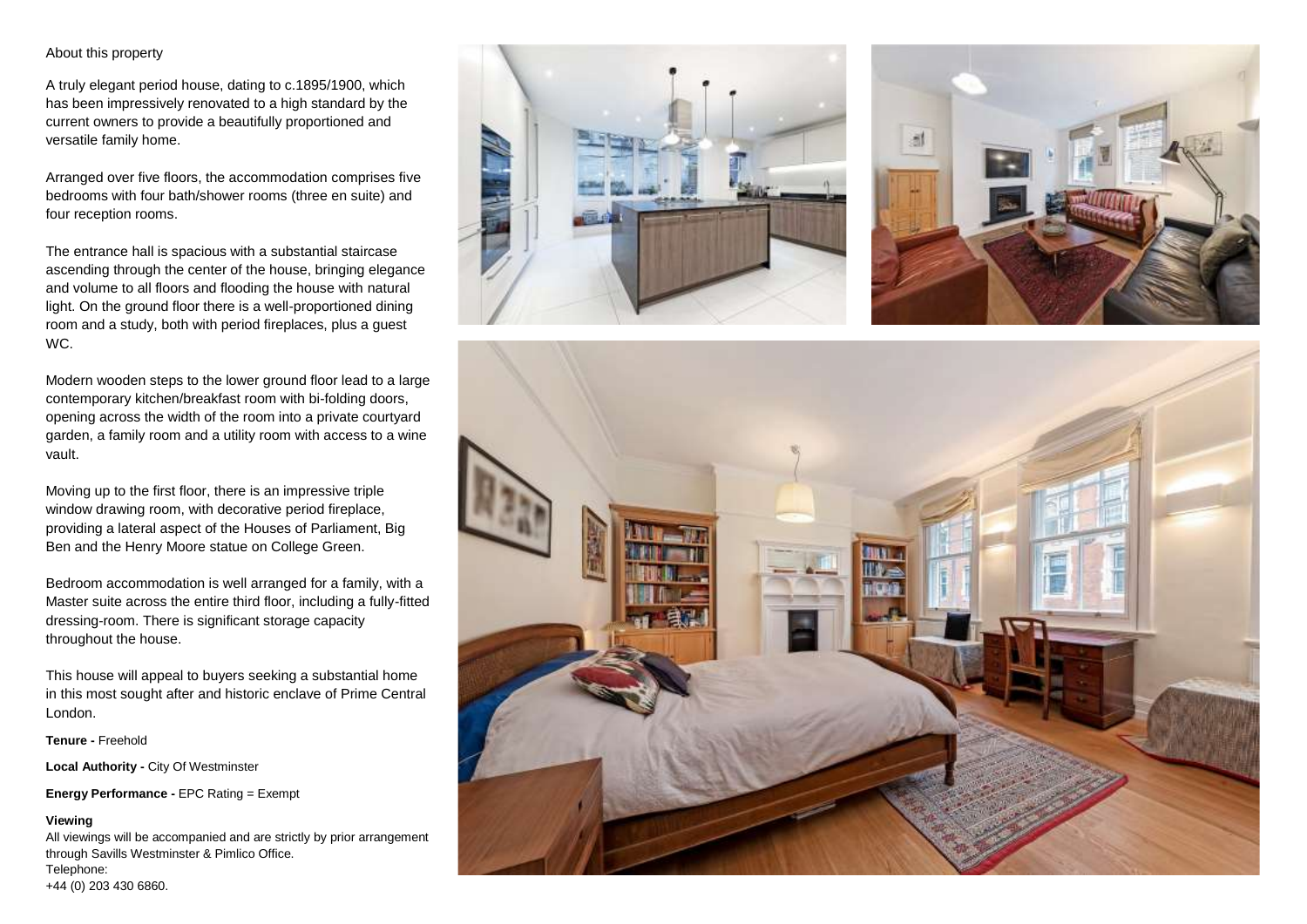